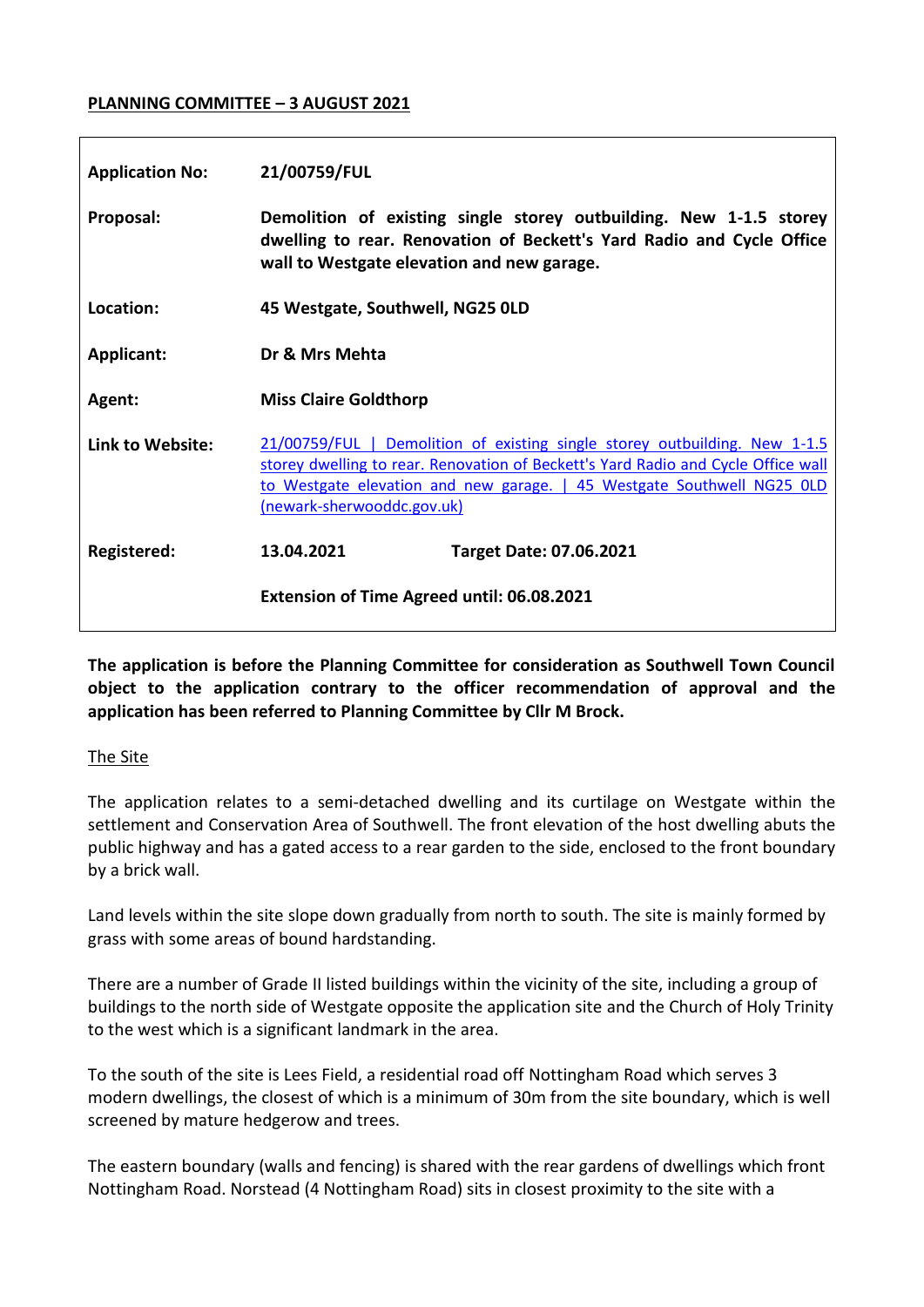distance to the boundary of approximately 1.6m. To the west is the rear garden of the adjoining dwelling, no. 47 as well as the rear garden of no. 49, a detached dwelling to the west of no. 47.

The site lies within Flood Zone 1, at low risk of flooding according to the Environment Agency maps.

## Relevant Planning History

PREAPP/00104/20 – New dwelling and alterations to access. Negative advice offered. This scheme related to a two storey, 4 bedroom dwelling which occupied the centre of the plot for almost the entire width.

20/01311/TWCA – Reduce Ash tree by 50% approved 14.08.2020

19/01990/FUL - Householder application for replacement windows, replace hayloft door with a window and render all elevations, approved 06.02.2020.

13/01331/OUT - Outline planning application proposing four new semi-detached dwellings on land to the rear of 45 Westgate, withdrawn 13.11.2013.

5678301 – Single dwelling, refused rear of 45-47 Westgate, 02.05.1978.

## The Proposal

Full planning permission is sought for a new dwelling with garage in addition to a garage and workshop to serve the host dwelling.

The new dwelling is described as a two bedroom house and would be located rear (south) of the host dwelling in a linear arrangement. This would be a 1  $\frac{1}{2}$  storey high dwelling, predominantly of brick and pantile but with a flat (sedum) roof element to accommodate the open plan kitchen/living area and porch. It would also have a utility, snug, dining room, storage, w.c at ground floor, with two bedrooms each with dressing rooms, one en-suite and one family bathroom at first floor. An attached double garage would be located to the west which has its pitch stepped down from the main roof of the house.

A separate new garage is proposed attached to an existing workshop building (which is to be restored) to serve the host property which would have a sedum green roof. This is located to the north, adjacent to the site access off Westgate which is to be altered including the provision of new brick walls either side of new gates set back on a new alignment.

The proposal involves the removal of three trees; a cherry plum, cherry and a hawthorn.

## The Submission

The scheme has been amended during the application process in an attempt to address both the concerns raised by the highways authority and conservation colleagues. It has been assessed on the basis of the following plans and documents:

Existing Site Plan, drawing no. 01B Proposed Site Plan, drawing no. 02F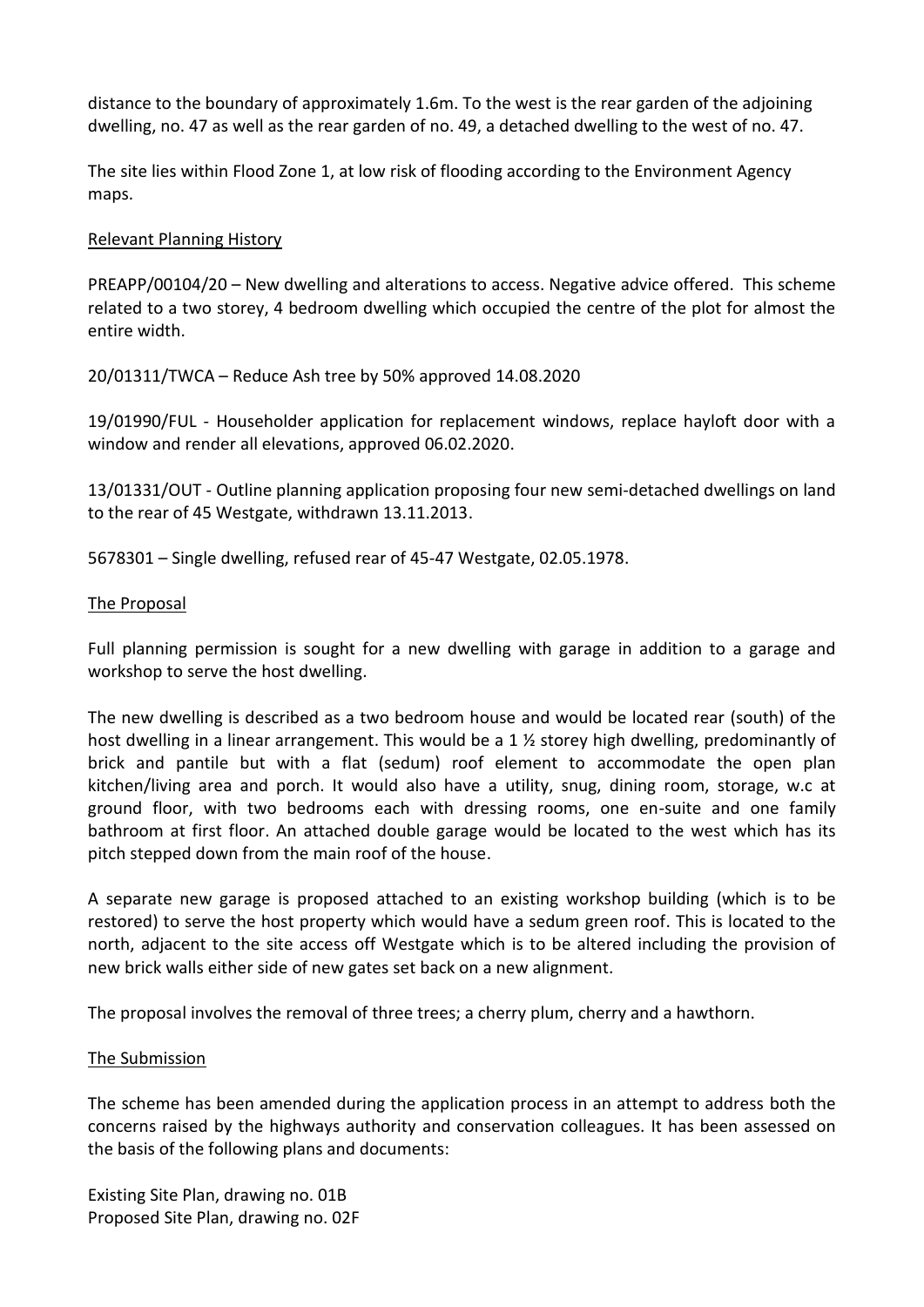Proposed Elevations, drawing no. 03E Proposed Street Elevation, drawing no. 05F Plans, drawing no. 04D Proposed Workshop and Garage Elevations and Plans, drawing no. 07C Site Location Plan, drawing no. 06 Highways Plan 1, SK010F Highways Splay Diagram, SK011C Highways File Note, by AJA ltd Design and Access Statement Tree Survey, by AT2 December 2020 Proposed Cross Section 3842\_08 (received 13.05.2021)

# Departure/Public Advertisement Procedure

Occupiers of 15 properties have been individually notified by letter. A site notice has also been displayed near to the site and an advert has been placed in the local press expiring on  $14<sup>th</sup>$  May 2021. Further consultation has taken place in respect of the amended plans.

# **Planning Policy Framework**

# **The Development Plan**

# **Southwell Neighbourhood Plan, adopted 2016**

Policy SD1: Delivering Sustainable Development Policy DH1: Sense of Place Policy DH2 – Public Realm Policy DH3 – Historic Environment Southwell Design Guide

# **Newark and Sherwood Core Strategy DPD (adopted March 2019)**

Spatial Policy 1 - Settlement Hierarchy Spatial Policy 2 - Spatial Distribution of Growth Spatial Policy 7 - Sustainable Transport Core Policy 3 – Housing Mix, Type and Density Core Policy 6 – Shaping our Employment Profile Core Policy 9 -Sustainable Design Core Policy 10 – Climate Change Core Policy 10A – Local Drainage Designations Core Policy 12 – Biodiversity and Green Infrastructure Core Policy 14 – Historic Environment SoAP1 – Role and Setting of Southwell

## **Allocations & Development Management DPD**

Policy So/HN/1 – Southwell Housing Need

- DM1 Development within Settlements Central to Delivering the Spatial Strategy
- DM5 Design
- DM6 Householder Development
- DM7 Biodiversity and Green Infrastructure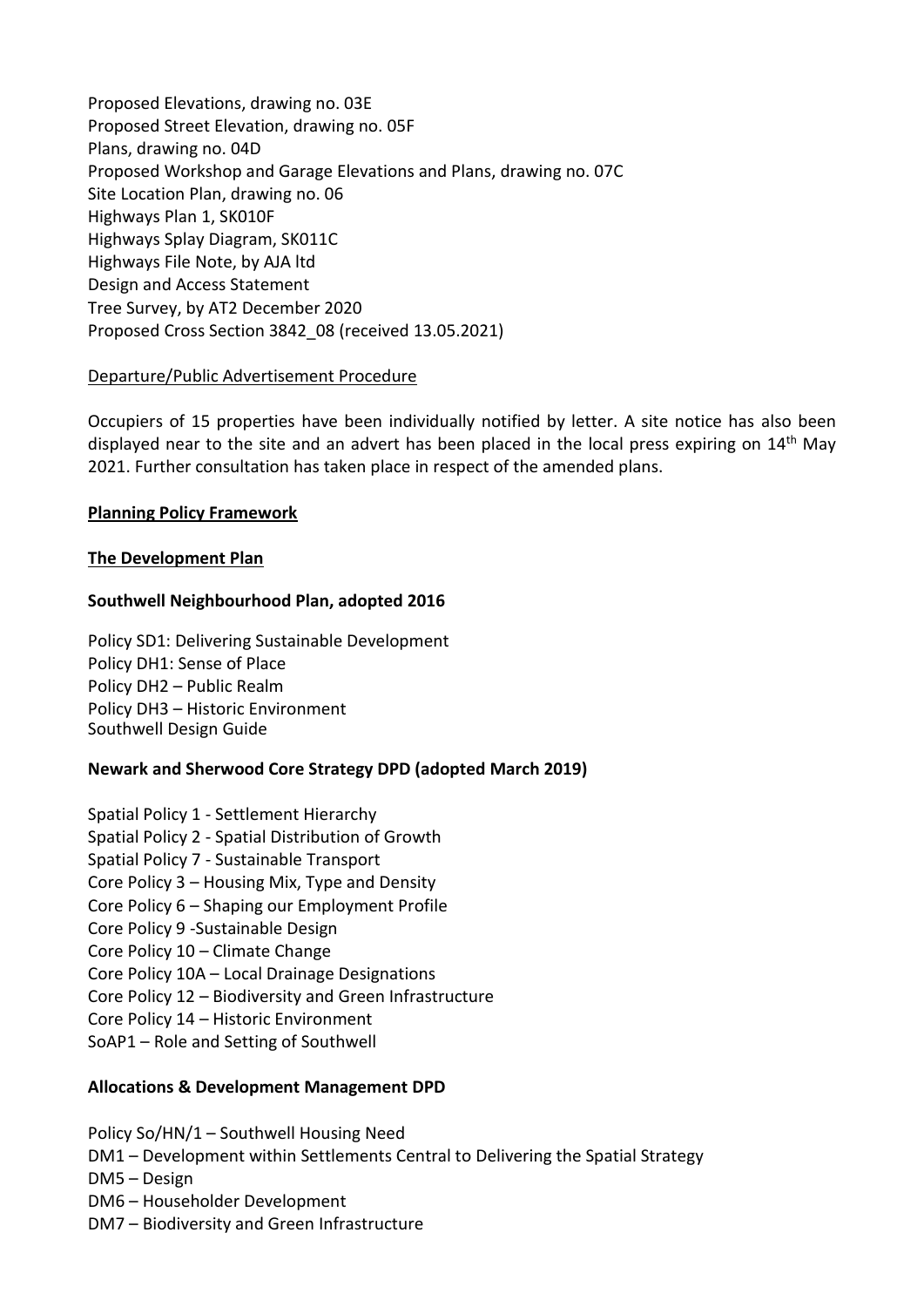DM9 – Protecting and Enhancing the Historic Environment DM12 – Presumption in Favour of Sustainable Development

# **Other Material Considerations**

National Planning Policy Framework 2021 National Planning Practice Guidance (online resource) Residential Parking Standards SPD

# **Consultations**

# **Cllr M Brock –**

'I request that planning application 21/00759/FUL is placed before the planning committee. The reasons are as follows.

(1)in essence, this is backland development and therefore contrary to Policy DM 5 of NSDC Allocations and Management DPD

I accept that the proposed development is situated in the rear garden of the host property where there is remaining evidence that the site was historically occupied. However, the proposed development does not replicate the historic building line of 45 Westgate. Indeed, it overruns this line by some 15 metres and extends into historic green space.

(2)I judge the proposed development to be overbearing and out of scale with the surrounding properties. It will cause some shadowing which will impact adversely on the property at 4 Nottingham Road where there will be some loss of residential amenity. This is contrary to Policy DM6.

(3)I note that the conservation advice offered for this proposed development states that "the development is acceptable and will cause no harm of significance of the Southwell Conservation Area or the setting of any other heritage asset.'

With respect, I challenge that assertion and draw attention to the conclusions reached by the Conservation Officer regarding an earlier application for this site in 2013. It the was [sic] reported that "I have strong concerns that this development would erode the characteristic plan form by infilling the rear plot and would set a worrying precedence for other similar background development taking away the special character those historic plots bring to the conservation area" I think this a more accurate reflection of the situation.'

# **Southwell Town Council – Object**

'It is a - backland development, contrary to Allocations and Management DPD Policy DM5 paragraph 4,

Concern about the adverse effect on 4 Nottingham Road to which the development will be both overbearing and overshadowing,

Extra Surface Water will drain straight into the Potwell Dyke creating a higher risk of flooding downstream'

**NCC Highways Authority** – Initially raised objections but these have been resolved with amended plans showing a widened, ungated access and part of the wall to the frontage retained and set back. They now comment that compared with the existing situation there would be a betterment overall to driver and pedestrian safety due to the access being more prominent and with improved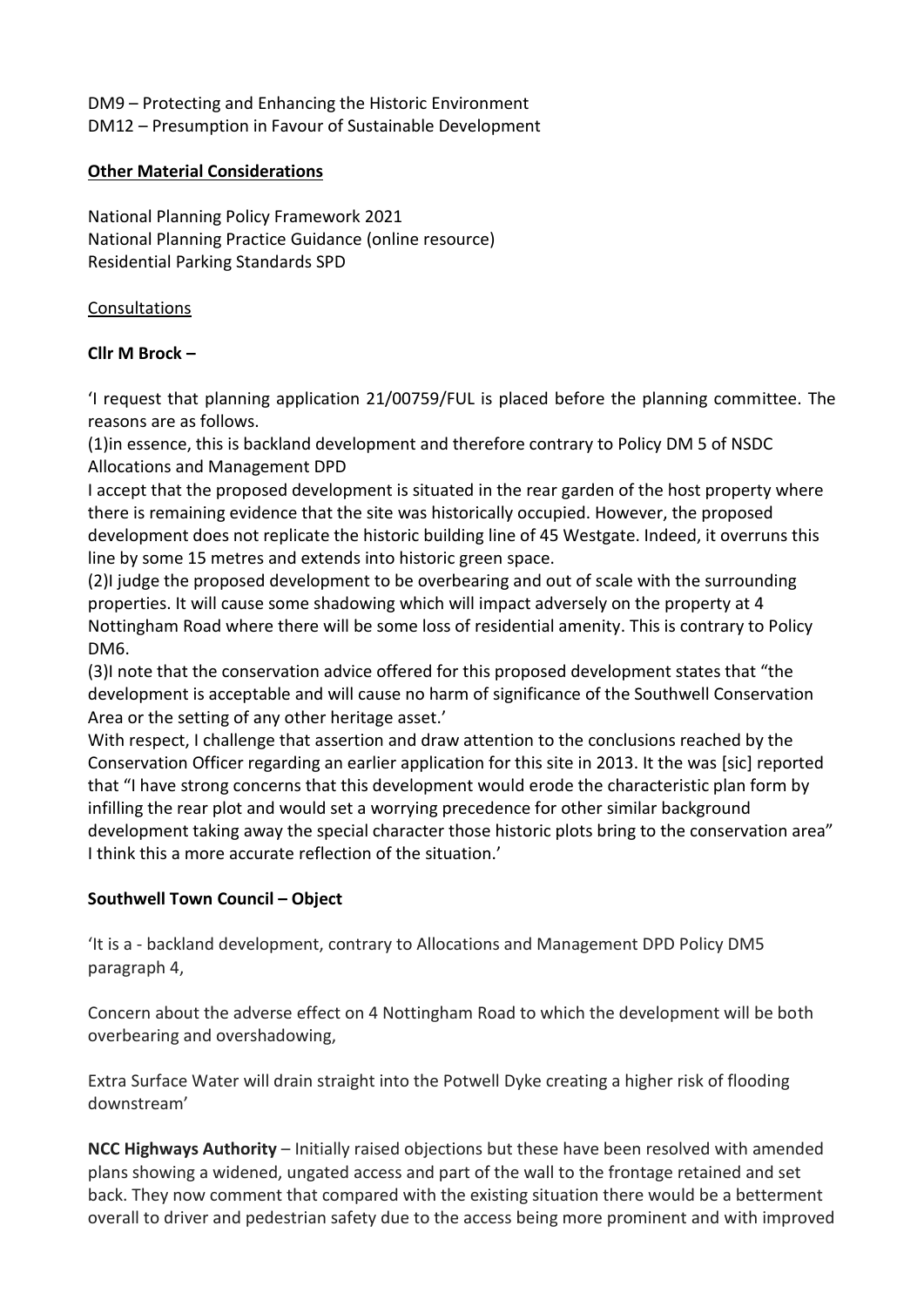visibility. Current accesses along Westgate operate in a safe manner and there are no objections subject to conditions. Last comments received 19.07.2021

**NSDC Conservation –** No objection to original plans but then objected to the scheme that involved a much widened access point. However the access width was reduced to allow some of the historic wall to be retained and some rebuilt in a canted set back which has resulted in conservation removing their objection.

**Tree Officer -** Proposals are broadly acceptable and should only result in the loss of a few low quality trees that can be mitigated through replacements. Recommend any approval has attached conditions to control this.

# **Representations have been received from two local residents/interested parties (1 supports and 1 objects) which can be summarised as follows:**

# Support

- The west-facing design reflects the orientation of past industrial/commercial buildings on the site, and takes advantage of solar gain. It is gratifying to note other eco-friendly features in the design, including green roofs and charging points for electric cars. The design style is sympathetic to the old red brick buildings of the local area;
- None of the windows overlook neighbouring properties;
- Sustainable drainage system serves to minimize possible flood risk;
- Materials for driveway should be permeable, to provide further protection from occasional heavy rainfall;
- The very large ash tree is a significant local amenity and supports much varied wildlife including a tawny owl and the holly tree is valued by several species of bird;
- The small workshop at the northern boundary of the plot has long been an eye-sore, and the proposed sympathetic restoration will greatly improve the appearance of this section of Westgate.

# **Objection**

- Adverse impacts on residential amenity of 4 Nottingham Road including overbearing size and overshadowing due it its size and siting. Shadow report has been submitted to demonstrate the impacts;
- The 2 bed property is 3.5 time the size of an average 2 bed dwelling and is more akin to a four bedroom dwelling and thus should require additional parking spaces which would mean the turning area is not viable and would mean vehicles reversing onto the highway;
- Concerns that pedestrian splays are not to standard and further hindered by presence of telegraph pole.
- Concern that speed survey may be misleading given the location of the monitors and the implications of this on highway safety;
- Concern that garage won't accommodate cars for parking;
- Adverse impact on historical building line and domination of surrounding dwellings and blocking vistas of local landmarks;
- Green credentials negated based upon the loss of passive solar gains that 4 Nottingham Road currently benefit from;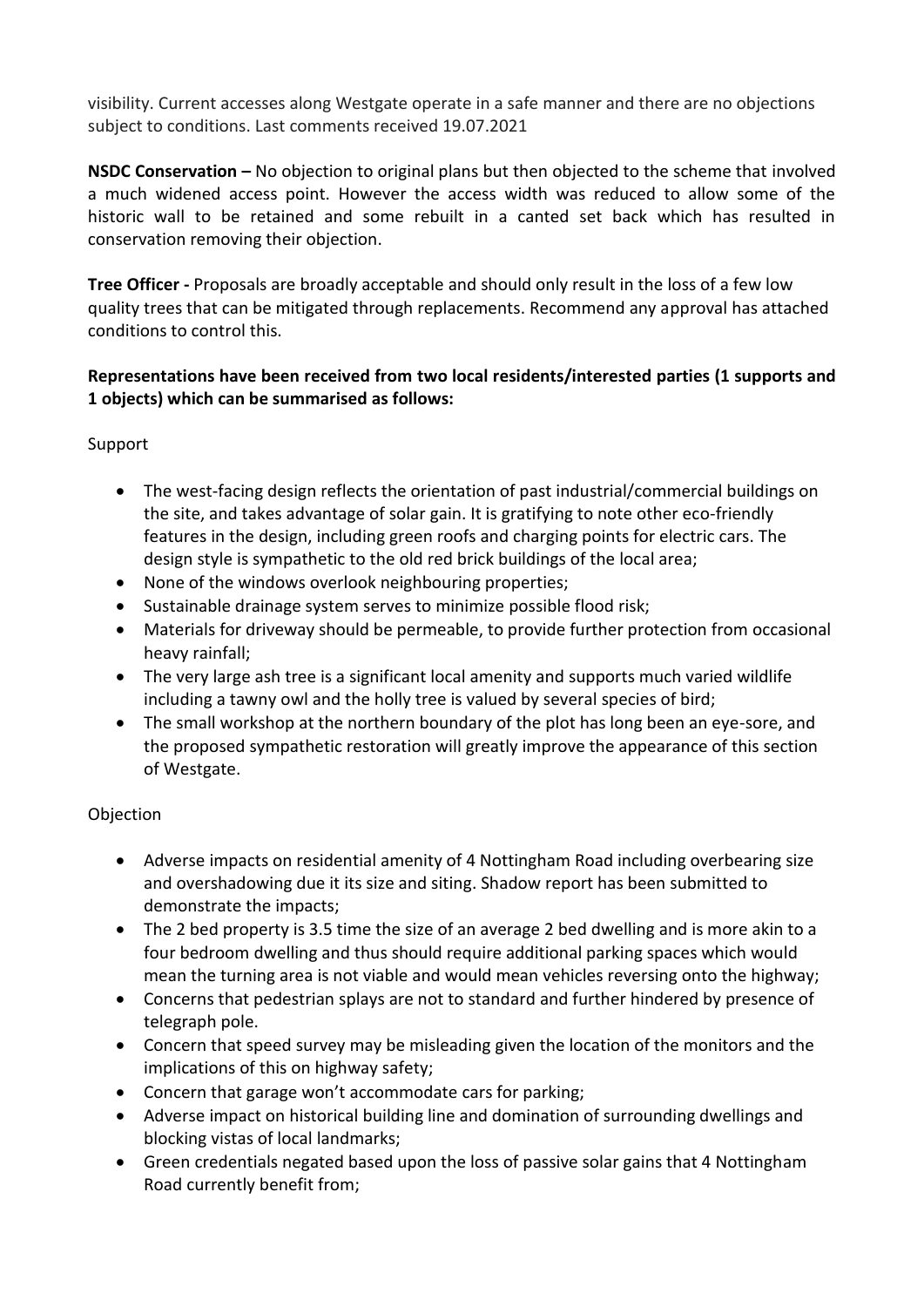- Adverse impact on character and appearance from Westgate, an ash tree and long gardens are no longer part of the street view and the green spaces can no longer be viewed from Westgate;
- Concern at removal of historic wall and negative impact on character and appearance of the CA.
- Concern at loss of barn/outbuilding and note this was not previously requested in other applications;
- Safety to the public must come first.

# Comments of the Business Manager

The Council has in excess of the required 5 year housing land supply and the Development Plan is up to date for decision making.

# The Principle

Spatial Policies 1 & 2 of the Amended Core Strategy defines Southwell as a Service Centre given its range of local facilities, good public transport and local employment. Southwell is expected to accommodate 10% of service centre residential growth over the development plan period and its function is to act as a focus for a large rural population and a rural hinterland. As such the principle of a new dwellings within the area is acceptable subject to a site specific assessment relating to matters including the impact upon the character of the area (including heritage), residential amenity, highway/parking and trees impacts. These will be assessed in detail below. The principle of a new garage to serve the host dwelling is also acceptable in accordance with Policy DM6.

## Character and Appearance

The site lies within the Southwell Conservation Area and therefore in addition to design policies DH1, DH2, CP9, DM5 and DM6, heritage policies DH3, CP14 and DM9 are also of relevance. As is embedded within Section 72 of the 1990 Act, the heritage policies of the Development Plan aim to preserve or enhance the character and appearance of the conservation area.

The SNP specifically notes that the town has received formal recognition as being one of four towns in Nottinghamshire which has an 'outstanding historic quality' and the Design Guide Criteria in the Southwell Neighbourhood Plan states that 'all new development should respond to the unique characteristics of the site and its context. Proposals should take the lead from the local vernacular of existing buildings when considering orientation, form (density, mass, height, layout, building line) and function (use) of existing development at the boundaries of the development site. Moreover, the site should consider how it reinforces the building line and streetscape. Development that is inappropriate or uncharacteristic within the context of Southwell in its design should be avoided.'

Policy DM5 states that 'Proposals creating backland development will only be approved where they would be in-keeping with the general character and density of existing development in the area, and would not set a precedent for similar forms of development, the cumulative effect of which would be to harm the established character and appearance of the area. Inappropriate backland and other uncharacteristic forms of development will be resisted.'

As the dwelling would be situated within the rear garden of the host dwelling it represents a form of backland development and thus policy DM5 as set out above is pertinent to its assessment. In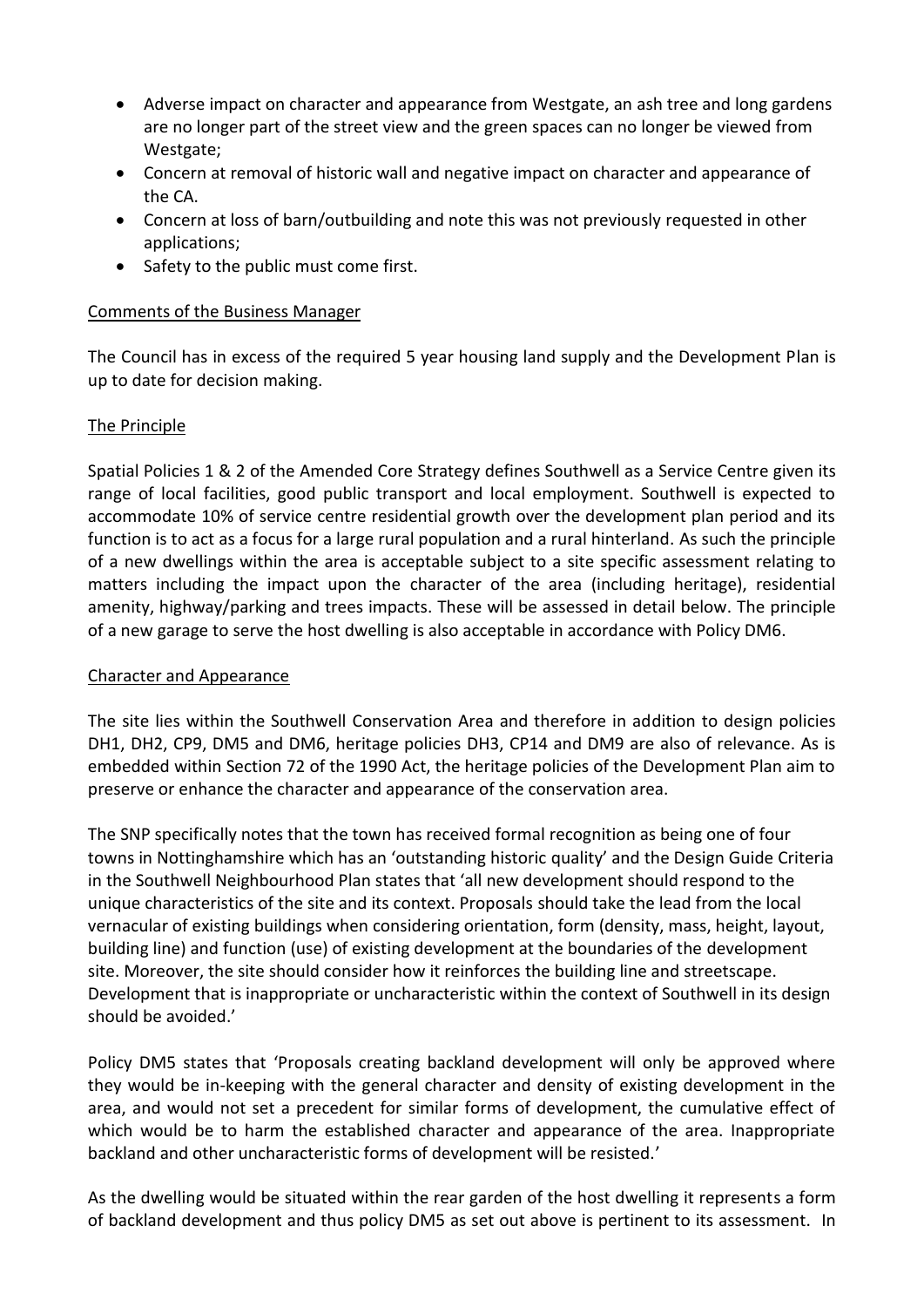this case the proposed dwelling would be sited in an area known to have historically been occupied by outbuildings; the remnants of these are visible on the ground. Development in depth in this location is therefore not an alien form of development.

The building, as now proposed, has sought to address previous concerns raised at pre-application stage by simplifying the plan-form of the dwelling to read as a traditional service range at the rear of the row on Westgate. At one-and-half storey in height, both conservation colleagues and I agree that it would feel relatively subservient in scale to the 2 storey dwellings on Westgate and that this linear arrangement would not be out of character for the area. Whilst this development will take a traditional brick and pantile form, green roofs are used as secondary elements. The detailing is simple and the gables widths relatively modest giving an attractive design that responds to its surroundings and utilises the land contours of the site with its ridges stepping down into the site which assists in breaking up the massing of the built form. Overall I consider that this would be in keeping with its surroundings and thus accords with the policy context set out above.

The restoration of the workshop on the roadside is welcomed and will be an improvement to the appearance of the conservation area which weighs in favour of the scheme. The sense of enclosure to the streetscene is one of the things that typifies this part of the conservation area. In seeking to address highway concerns the existing front wall would be in part removed and the previous iteration of the plan attracted an objection from colleagues in Conservation. A compromise position has now been reached whereby the wall is partially retained but canted inwards and set back which has now allowed Conservation to remove their objections. The access will undoubtedly be more open than existing which is a slight negative albeit the renovation to the workshop helps to balance this out.

### **Existing street scene (image from google street-view) example 3 and 2 Proposed Access Arrangement**



The new garage behind is discreet and will not be unduly prominent. Overall, the development is considered to be appropriate in this context and achieves the objective of preservation to the character and appearance of the CA in accordance with policy. A number of conditions to control the finish of the buildings would be necessary and these are shown in the conditions section of this report.

## Impact on Trees

The starting point for development is that trees and features such as hedgerows should be retained where possible as set out in policies CP12 and DM5.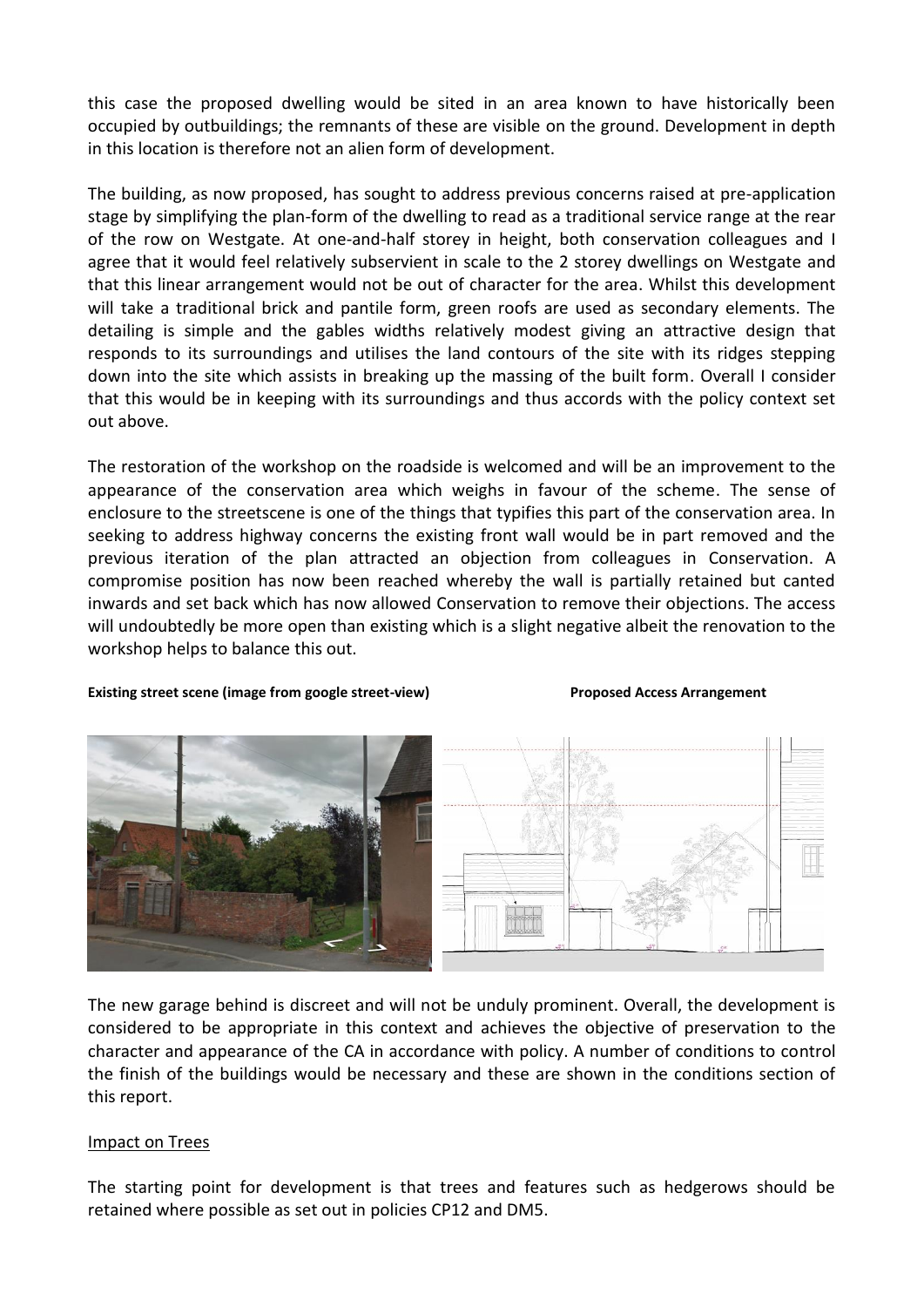There are a number of trees within the site. As such a Tree Survey has been submitted in support of the application. The majority of these trees are graded as C quality (low to average), 6 are U graded (poor trees) and 2 are B graded (good quality and life expectancy).

As can be seen from the proposed plan, three mature trees would be lost which are all poor quality trees none of which would not be worthy of ongoing protection. The best specimens would be retained and their protection during construction could be secured by condition. The loss of trees can be mitigated through replacement planting elsewhere within the site and secured by condition. The Council's Tree Officer raises no objection to the scheme.

On this basis the impact on trees is acceptable as it can be mitigated and the proposal accords with the identified policies.

## Highway Impacts

Policy DM5 requires that provision should be made for safe and inclusive access to new development. Spatial Policy 7 encourages proposals to provide for safe convenient and attractive accesses for all and to provide appropriate and effective parking provision and not create new or exacerbate existing on-street parking problems. The Council's SPD on residential parking standards builds upon these policies setting out expectations for design and quantum of parking.

Amendments have been made during the course of the application in an attempt to overcome the initial concerns of NCC Highways Authority. The proposal involves alterations to the vehicular access off Westgate. The access would be ungated and widened to 5.8m with 1m x 1m pedestrian splays either side (this has been reduced down from 2m x 2m on one side and 1.0m by 2.0m pedestrian splays the other due to objections from Conservation on the visual implications). Whilst substandard, these is the maximum splays achievable with the constraints that wouldn't attract objection from conservation and NCC have agreed these should be adequate. The amendments to the access result in the loss of some on-street parking to Westgate and as a result the double yellow line parking restrictions need to be extended to ensure that the visibility splay is kept clear.

It is noted that a neighbour has raised concerns regarding highway safety. Officers at NCC Highway have noted that the visibility to the left would still be obstructed by the on-street parking although acknowledge that as Westgate has existing on-street parking on both sides of the road outside the existing access which narrows the available carriageway width, the vehicles travelling along this part of the road would drive slower. They would also have to stop and give way to larger vehicles travelling in either direction, i.e. busses or lorries, which would slow traffic speeds further. They say that due to this situation, any drivers coming out of the proposed access would manoeuvre cautiously coming in and out of the access. Overall NCC Highways Authority conclude that considering this is a scheme for one additional dwelling, the lack of accidents, that existing accesses operate safely in this area and that there is an overall betterment to the access over the existing situation to both drivers and pedestrians due to the access being more prominent and with improved visibility, they raise no objections. This is subject to a condition to require that no works commence until traffic management works to extend the double yellow lines are undertaken as well as standard highway conditions which are considered reasonable and necessary.

In terms of parking, the host dwelling would have use of the double garage and the space in front of this which overall is sufficient to meet its parking needs. The new dwelling also has use of the proposed garage and the space immediately adjacent which is ample to meet the needs of this 2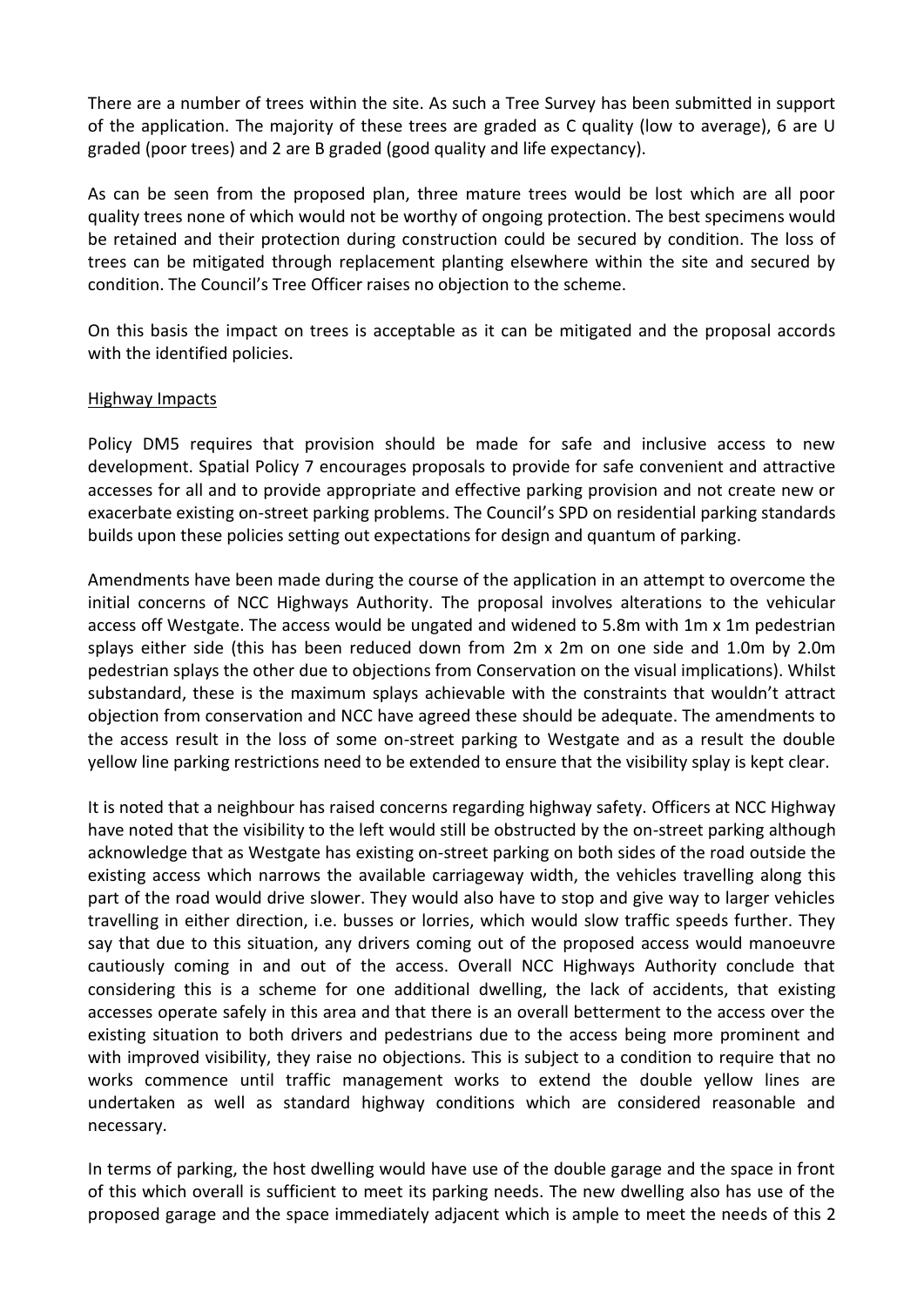bedroom dwelling. Occupiers of both dwellings would be able to turn within the site and leave the site in a forward gear.

## Impacts on Residential Amenity

Policy DM5 states that 'The layout of development within sites and separation distances from neighbouring development should be sufficient to ensure that neither suffers from an unacceptable reduction in amenity including overbearing impacts, loss of light and privacy.'

2 Nottingham Road is a two storey dwelling with its rear elevation facing the application site. However as the proposed dwelling would be located further south, I am satisfied there would be no adverse impact upon this dwelling.

The proposed dwelling is located close to the boundary with 4 Nottingham Road which is a bungalow, orientated gable end on and directly adjacent to the proposed dwelling. The gable of no. 4 is a blank side elevation facing towards the application site. It is noted that this occupier has objected to the scheme on residential amenity grounds and is concerned with overshadowing, overbearing impacts and has submitted a shadowing report in an attempt to demonstrate the impacts.

The proposed dwelling has been designed so that the height of the building steps down where the adjacent bungalow ends and continues for c5.8m then drops again to single storey. The distance to the boundary with no. 4 is c1.6m. There is currently a difference in land levels between the dwellings as it appears that no. 4 is currently set on slightly lower ground.

The nearest window on the south elevation of the bungalow serves a bedroom according to its planning history. An existing outbuilding is located close to the boundary on the neighbour's side which faces into its site which is set quite low relative to the boundary fencing. I note the content of the shadow report submitted by the neighbour, however I am not satisfied that this uses the correct measurements and no methodology has been provided to demonstrate that this has been accurately carried out such that I attach little weight to this and have relied on my own assessment. At my request a cross section has been provided by the agent to show the relationship between no. 4 and the proposed dwelling.



**Cross section showing relationship of 4 Nottingham Road with the proposed dwelling**

This shows that the new dwelling would be set down into the ground (by excavating the land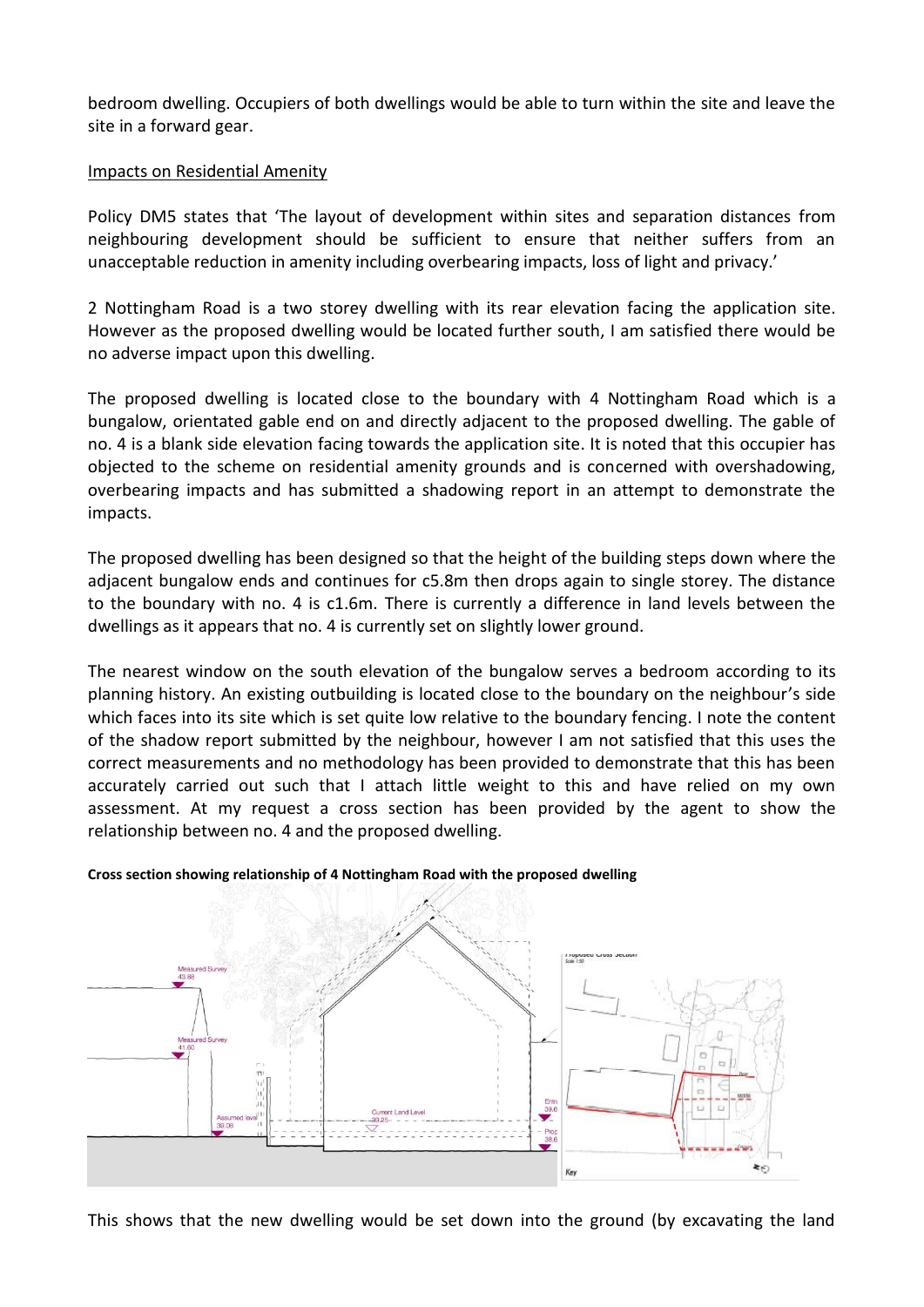levels) to reduce impact on the neighbour and its height would be c6.95 relative to the ground levels of the neighbouring dwelling with a relative eaves height of 3.9m. The distance between the dwellings would be c3.35m. Given the relatively low height to eaves, that the roof slopes away from the boundary, the distance from the boundary, that the nearest window serves a bedroom and given that this is not a main part of the neighbour's garden, I am minded to conclude that this would not amount to an unacceptable oppressive or overbearing impact upon the neighbour. It is acknowledged that there would be some shadowing of the space between the bungalow and the boundary in the afternoon as a result of the development and to parts of the garden nearest the site, however the existing tree [to be removed] already impacts on this and in any event this impact is to a small amount of the garden in relative context such that I do not consider it should be a reason to warrant a refusal. For these reasons I do not consider that the proposal would cause an unacceptable oppressive impact either.

Only roof lights are present along this boundary serving bedrooms and en-suite which appear to be high level to avoid overlooking. On this basis I am satisfied that the proposal would cause no unacceptable levels of amenity harm to occupiers of 4 Nottingham Road.



6 Nottingham Road is located to the south east and considering the distances between the dwellings, the level of tree cover and that the proposal drops to single storey at this point I have no concerns regarding its impact on occupiers of this dwelling.

The west elevation faces the rear garden of 40 Westgate, at a distance of just over 8m away which is sufficient to avoid adverse impacts through being overbearing. Windows at first floor on this elevation are limited to roof lights and a window serving a bathroom which would be obscure glazed and can be partially non opening (subject to condition) would avoid direct overlooking of the neighbour's private garden.

Other dwellings are too far away to have direct impact on their living conditions. The host dwelling would retain a small but adequate amount of rear private garden space commensurate with its size. The proposed garage to serve the existing dwelling would not have any harmful impact on the neighbours at no 41 given its design with the sedum roof. Overall, subject to mitigation conditions I am satisfied that the scheme would not amount to any unacceptable loss of residential amenity.

## Other Matters

*Housing Need*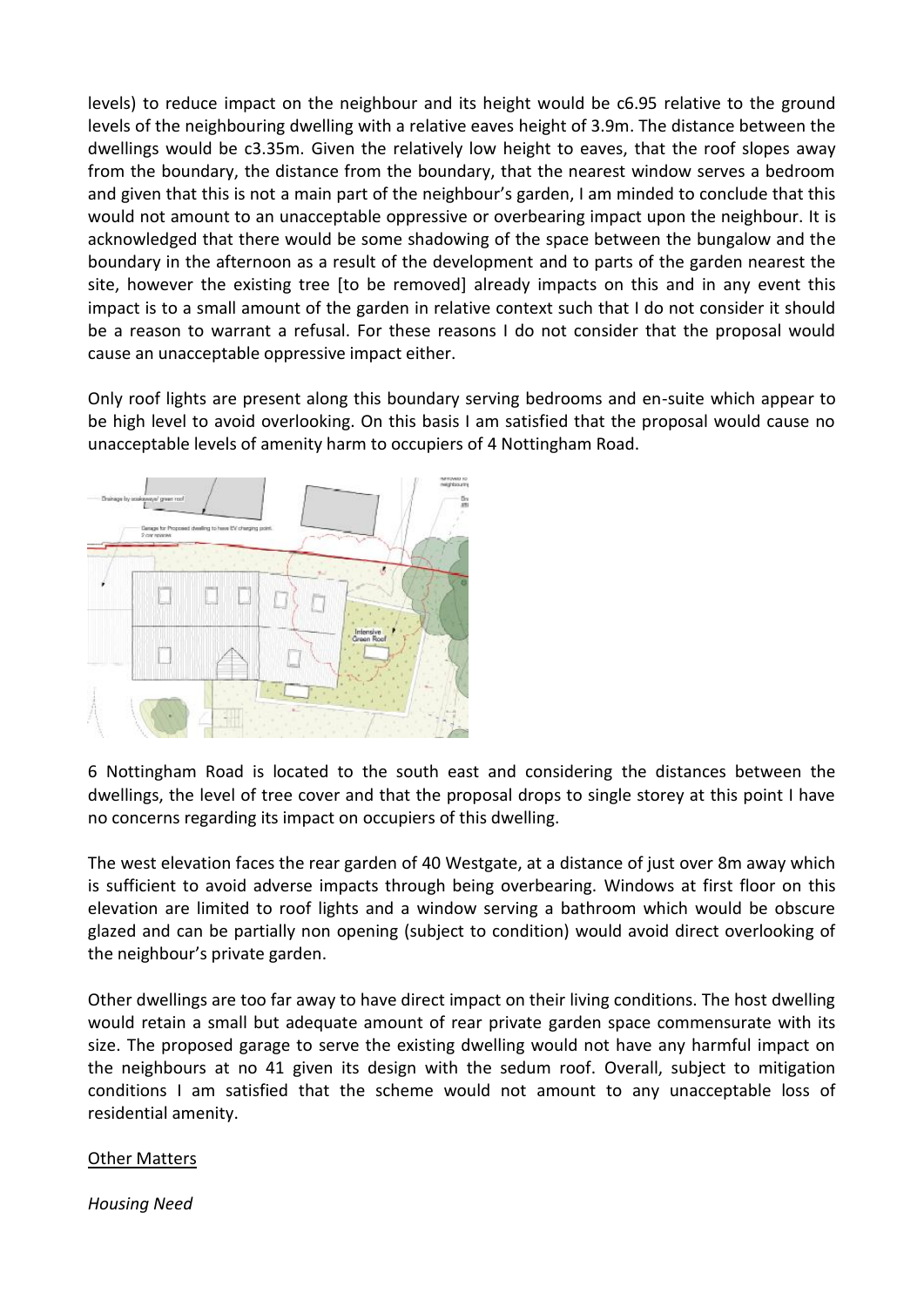Policy So/HN/1 seeks to secure the majority of houses on windfall plots in Southwell as one or two bedroom dwellings to meet the needs of town and its demographic. Whilst the proposal is referred to as a two bedroom dwelling, it is a large two bedroom unit. However as a single plot and given that more up to date housing need information is contained within ARC4 Housing Needs Survey 2020 (which states that in the Southwell Sub Area the most needed type of accommodation are 3 bedroom units at 33.3% with 1 and 2 bedroom housing taking up just 6.6% of the overall housing need) I take the view that this need not be fatal to the scheme. This dwelling would still contribute to the housing stock of Southwell with a dwelling that is in demand.

# *Ecology*

It is noted that this scheme involves the 'conversion' of the former workshop adjacent to Westage. Whilst described as a conversion, this is really only a remnant and there is no roof such that there is no scope for the presence of bats/owls etc. It is also noted that the plans annotate the removal of an existing modest outbuilding which is in a very poor state of repair. This has open trusses and is being propped up internally to avoid collapse; its removal would not require consent and I therefore consider it wouldn't be reasonable to require a protected species survey. In any event it doesn't appear that it has potential for bats. In this regard the proposal accords with policies of CP12 and DM9.

# *Flood Risk*

The site lies within flood zone 1 at low risk of flooding and is not denoted of being at risk of surface water flooding. Whilst I noted Southwell Town Council object on drainage grounds there is no requirement for the applicant to provide either a flood risk assessment or drainage strategy with the application and equally no requirement on the LLFA to offer comment on this application in terms of flood risk as it doesn't meet their thresholds. Ensuring that the scheme adequately deals with drainage would be covered by building regulations and I do not consider it would be reasonable to impose drainage conditions on this scheme.

## Planning Balance and Conclusion

The site lies within Southwell in a location where further residential development is appropriate subject to a site specific assessment of impacts. Officers have concluded that a new dwelling in this linear arrangement would have neutral impact upon the character and appearance of the Conservation Area (CA), the loss of some of the frontage wall would have a slight negative impact and the restoration of the workshop to the site frontage would have some enhancement on the CA. Overall and in balancing heritage impacts I consider these are balanced out to neutral. As a result of the development three trees would be removed but none of these are worthy of protection and their loss could be mitigated with further replanting such that over time this impact would also have a neutral impact on the CA. The impact on neighbours has been considered and overall the impacts would not be considered so harmful as to warrant a reason for refusal on amenity grounds. The impact of the development on highway safety is considered to be an overall betterment on the existing situation. There are no other impacts that affect the planning balance. Taking all matters into account on balance I recommend approval.

## Recommendation

**That planning permission is approved subject to the conditions and reasons shown below:**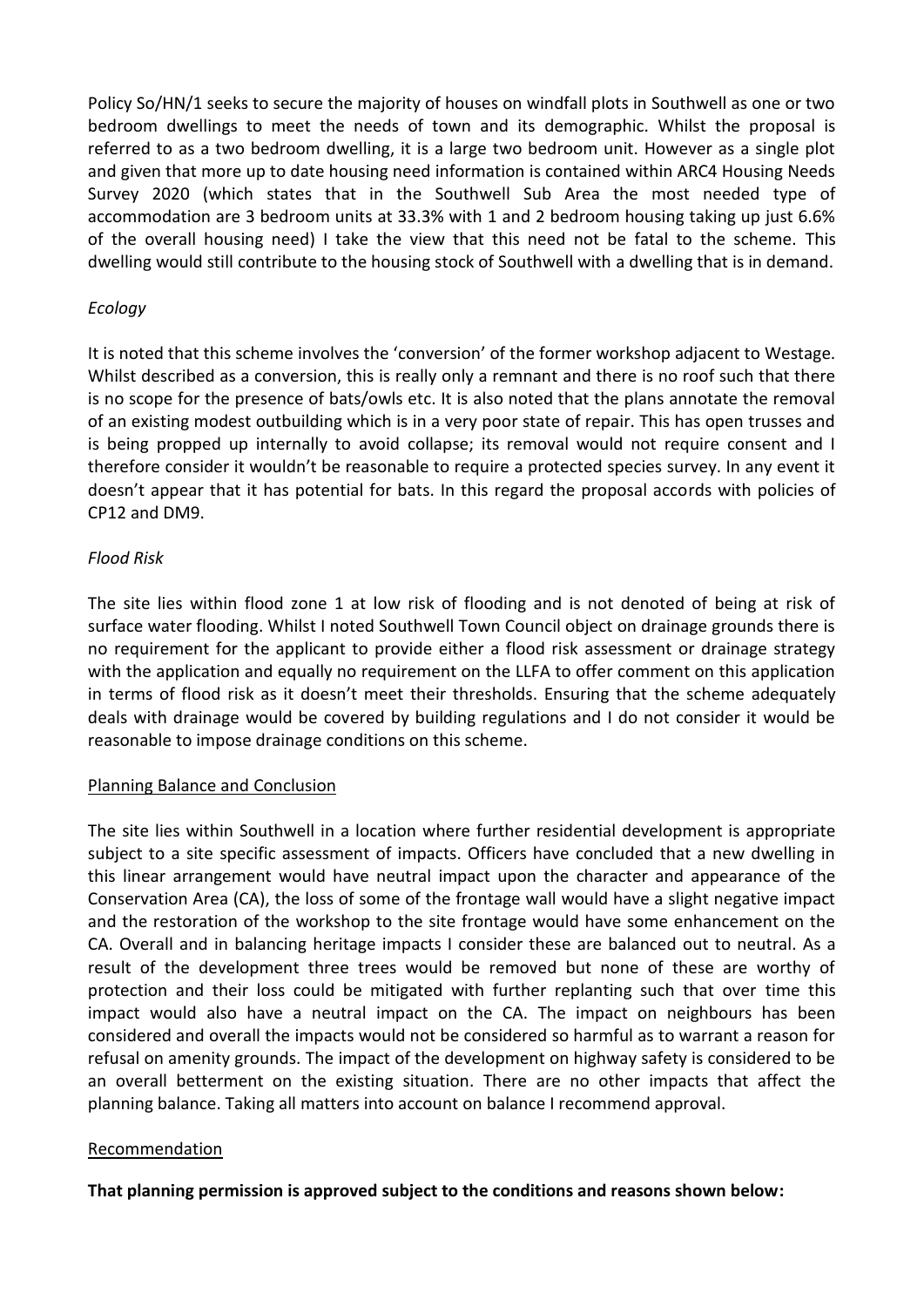# **Conditions**

01

The development hereby permitted shall not begin later than three years from the date of this permission.

Reason: To comply with the requirements of Section 51 of the Planning and Compulsory Purchase Act 2004.

# 02

No part of the development shall be commenced until details of the existing and proposed ground and finished floor levels of the site and approved building[s] have been submitted on a single plan/or document and approved in writing by the Local Planning Authority. The development shall be carried out thereafter in accordance with the approved details.

Reason: In the interests of residential and visual amenity.

03

No development shall commence until the off-site traffic management works comprising of the extension to the existing Prohibition of Waiting Traffic Regulation Order (i.e. double yellow lines) are extended as indicatively shown on the approved drawing no. SK010 rev. F, titled: Sketch – Highways Plan 1:100, dated: 21/05/2021 in accordance with details to be first submitted to and approved in writing by the Local Planning Authority to the Highway Authority's specification.

Reason: In the interest of highway safety to improve visibility splay in the critical direction.

# 04

No works or development shall take place until an arboricultural method statement and scheme for protection of the retained trees/hedgerows has been agreed in writing with the Local Planning Authority. This scheme shall include:

- A plan showing details and positions of the ground protection areas.
- Details and position of protection barriers.
- Details and position of underground service/drainage runs/soakaways and working methods employed should these runs be within the designated root protection area of any retained tree/hedgerow on or adjacent to the application site.
- Details of any special engineering required to accommodate the protection of retained trees/hedgerows (e.g. in connection with foundations, bridging, water features, hard surfacing).
- Details of construction and working methods to be employed for the installation of drives and paths within the root protection areas of any retained tree/hedgerow on or adjacent to the application site.
- Details of working methods to be employed with the demolition of buildings, structures and surfacing within or adjacent to the root protection areas of any retained tree/hedgerow on or adjacent to the application site.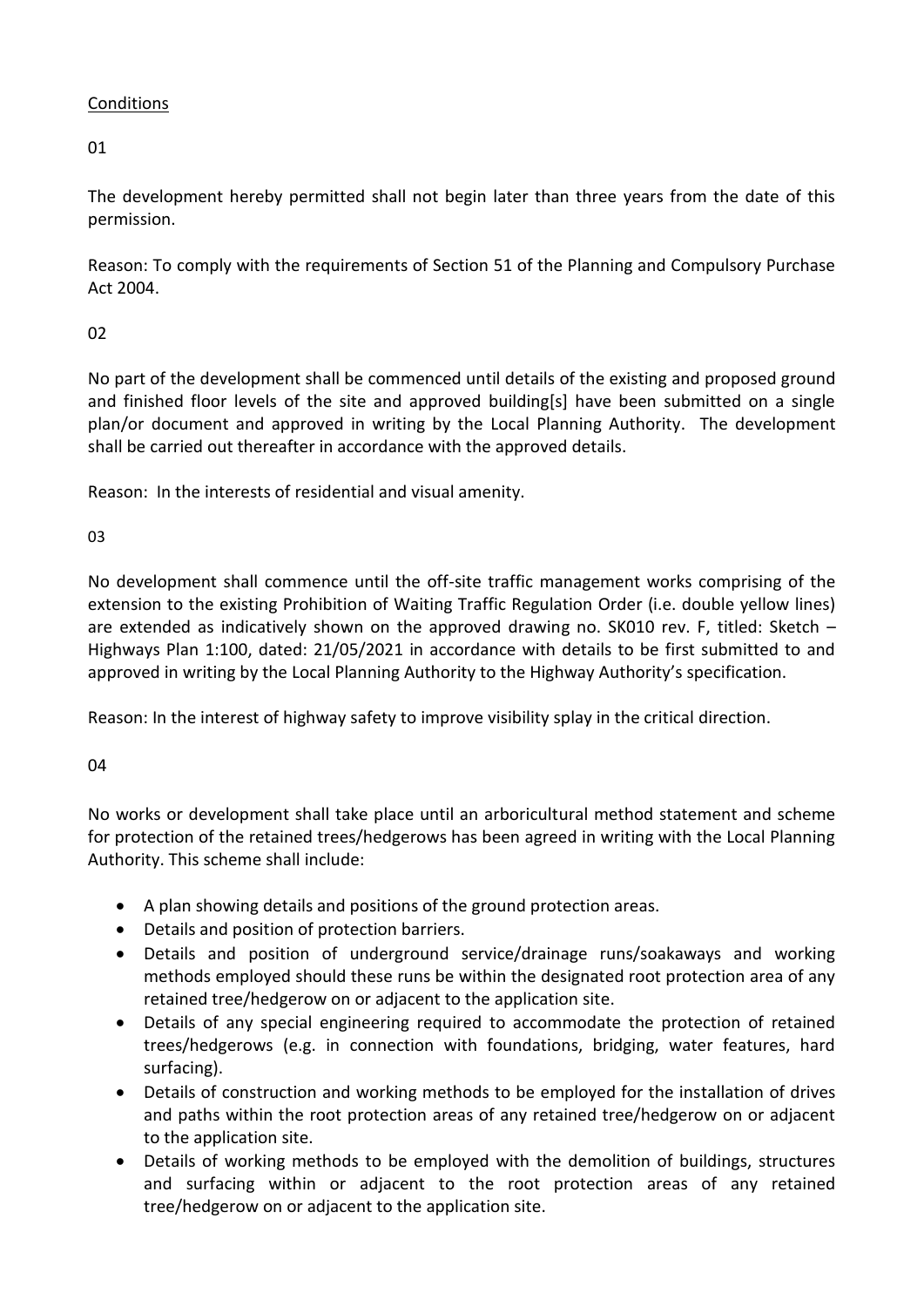- Details of any scaffolding erection and associated ground protection within the root protection areas
- Details of timing for the various phases of works or development in the context of the tree/hedgerow protection measures.

All works/development shall be carried out in full accordance with the approved arboricultural method statement and tree/hedgerow protection scheme.

Reason: To ensure that existing trees and hedges to be retained are protected, in the interests of visual amenity and nature conservation.

# 05

No development above damp proof course shall take place until manufacturers details (and samples upon request) of the external facing materials (including colour/finish) have been submitted to and approved in writing by the Local Planning Authority. Development shall thereafter be carried out and retained in accordance with the approved details.

Reason: Insufficient details have been provided in terms of the brick type and manufacturer and the precise type of clay pantile such that this condition is necessary in order to preserve or enhance the character and appearance of the conservation area.

# 06

No development above damp proof course shall take place until a brick sample panel (of not less than 1 square metre) showing brick, bond, mortar and pointing technique (English Garden Wall Bond would be the ideal), has been provided on site for inspection and agreed in writing by the Local Planning Authority. The development shall be carried out and retained only in accordance with the agreed sample panel details.

Reason: To ensure the development preserves the character and appearance of the Conservation Area.

# 07

No development shall be commenced in respect of the features identified below, until details of the design, specification, fixing and finish in the form of drawings and sections at a scale of not less than 1:10 have been submitted to and approved in writing by the Local Planning Authority. Development shall thereafter be undertaken and retained for the lifetime of the development in accordance with the approved details.

External windows including roof windows (which are expected to be conservation type), doors and their immediate surroundings, including details of glazing and glazing bars which are expected to be timber, (including garage doors and patent glazing)

Treatment of window and door heads and cills (the use of segmental headers is encouraged)

Verges and eaves and parapets

Rainwater goods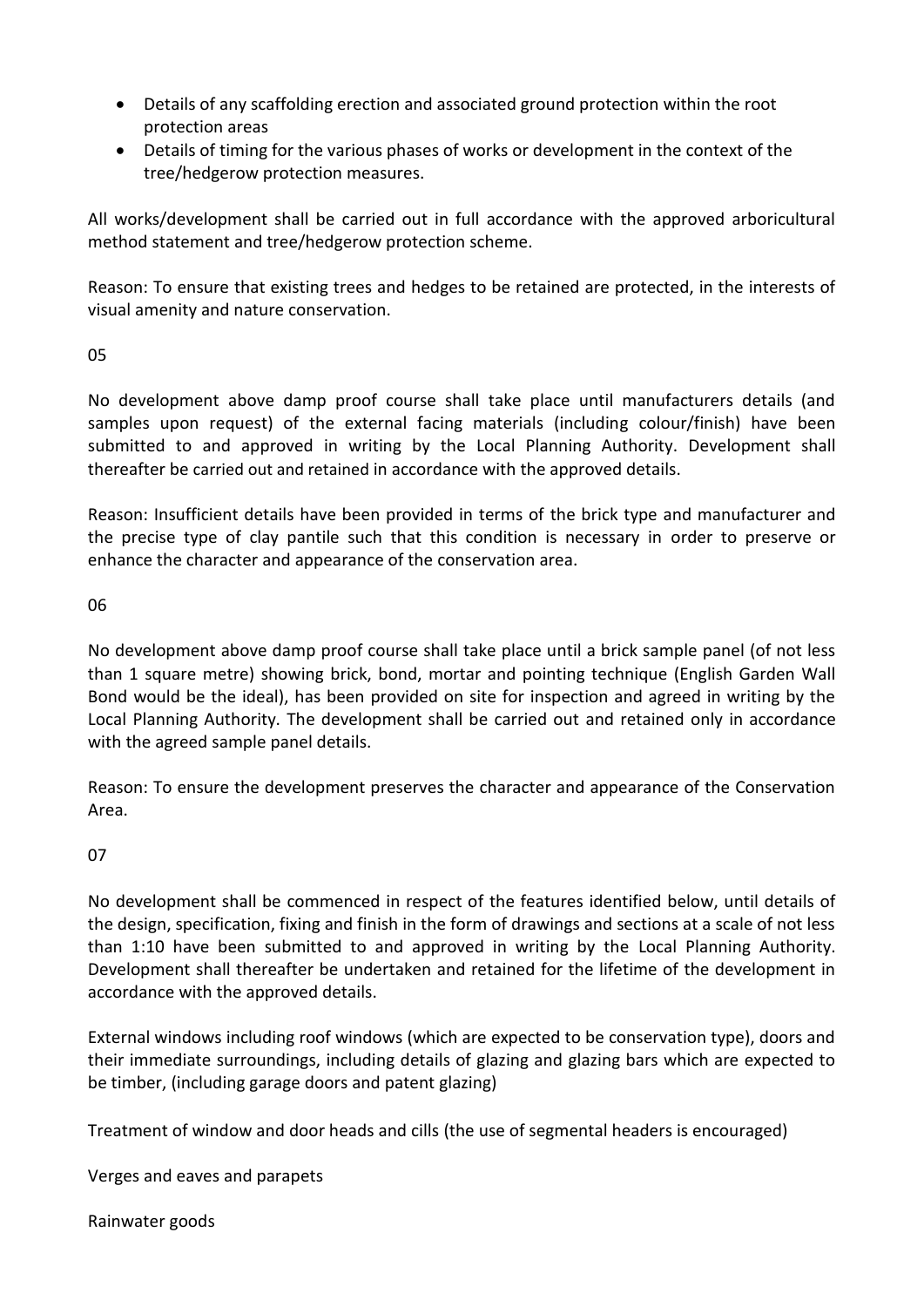Coping

Extractor vents

Flues

Meter boxes

Airbricks

Soil and vent pipes

Reason: In the interests of visual amenity.

08

Further details of the reconstruction of the workshop in the form of a Schedule of Works, along with more detailed plans at a scale of 1:10 (or as otherwise may be agreed) for the new boundary wall and gates at the site frontage shall be submitted to and approved in writing by the Local Planning Authority. The scheme shall proceed in accordance with the approved details and both elements shall be implemented in full prior to first occupation of the dwelling hereby approved.

Reason: Insufficient details have been provided and this condition is necessary to ensure that the amended access arrangement, frontage boundary treatment and workshop are provided at an appropriate point in the development and that they bring about enhancements the character and appearance of the conservation area and improve the highway access as advanced as part of the application to which weight has been applied in the planning balance.

09

No development shall be commenced in respect of the sedum roofs until full details of the design, specification, means of drainage and proposed planting of this have been submitted to and approved in writing by the Local Planning Authority. Development shall thereafter be undertaken and retained for the lifetime of the development in accordance with the approved details.

Reason: Insufficient details have been provided with the application and this information is necessary in the interests of visual amenity.

010

The dwelling hereby approved shall not be first occupied until:

- a) the shared access and the driveway are widened to a minimum of 5.8 metres for a minimum distance of 8.0 metres behind the highway boundary as shown on the approved plan Drawing no. SK010 rev. F, titled: Sketch – Highways Plan 1:100, dated: 21/05/2021 and have been constructed in accordance with the Highway Authority's specification to the satisfaction of the Local Planning Authority; and
- b) the access is constructed with a gradient not exceeding 1 in 20 for a distance of 5.0 m from the rear of the highway boundary and 1 in 12 thereafter; and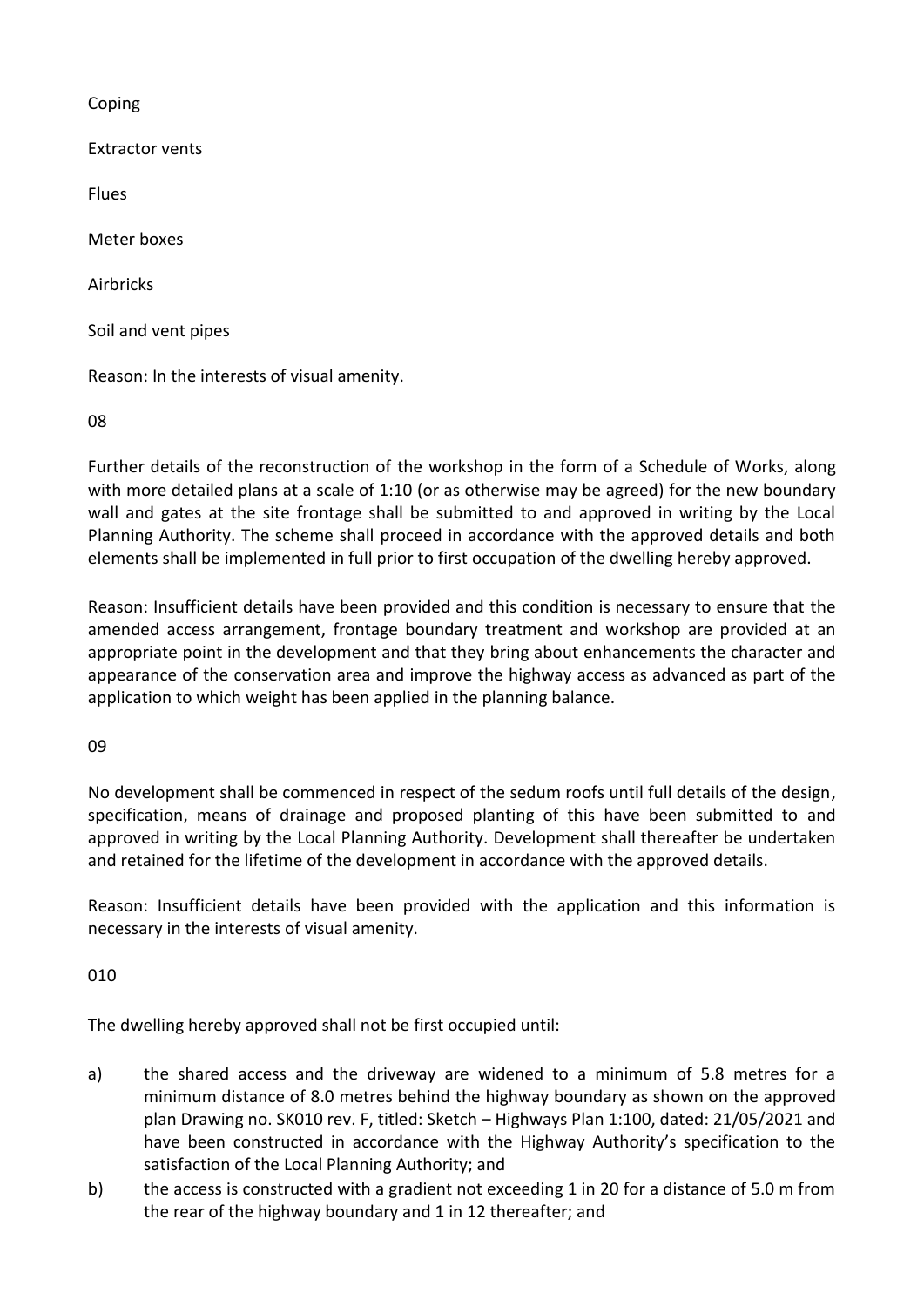- c) the private driveway shall be surfaced in a bound material (not loose gravel) for a minimum distance of 8.0 metres behind the highway boundary. The surfaced driveway shall then be maintained in such hard-bound material for the life of the development; and
- d) the access driveway is constructed with provision to prevent the discharge of surface water from the driveway to the public highway. The provision to prevent the discharge of surface water to the public highway shall then be retained for the life of the development; and
- e) any proposed soakaway shall be located at least 5.0m to the rear of the highway boundary;
- f) the parking areas are provided for both properties in accordance with approved Drawing no. SK010 rev. F, titled: Sketch – Highways Plan 1:100, dated: 21/05/2021. The parking areas shall be maintained in the bound material for the life of the development and shall not be used for any purpose other than the parking of vehicles; and
- g) the turning areas are provided in accordance with approved Drawing no. SK010 rev. F, titled: Sketch – Highways Plan 1:100, dated: 21/05/2021. The turning areas shall be maintained in the bound material for the life of the development and shall not be used for any purpose other than the turning of vehicles; and
- h) pedestrian visibility splays of 1.0 metres x 1.0 metres on both sides of the access are provided as shown on the approved Drawing no. SK010 rev. F, titled: Sketch – Highways Plan 1:100, dated: 21/05/2021. These measurements are taken from and along the highway boundary. The area of land within these splays shall be maintained free from all obstruction at all times; and
- i) No gates shall be erected at the access to the development from the public highway.

Reason: In the interest of the highway safety.

## 011

Ventilation of the roof space shall not be provided via tile vents. Ridge copings shall be bedded in mortar and not by a dry ridge fix system.

Reason: In order to preserve the character and appearance of the Conservation Area.

# 012

The following activities must not be carried out under any circumstances.

- No fires to be lit on site within 10 metres of the nearest point of the canopy of any retained tree/hedgerow on or adjacent to the proposal site.
- No equipment, signage, fencing etc shall be attached to or be supported by any retained tree on or adjacent to the application site,
- No temporary access within designated root protection areas without the prior written approval of the District Planning Authority.
- No mixing of cement, dispensing of fuels or chemicals within 10 metres of any retained tree/hedgerow on or adjacent to the application site.
- No soak-aways to be routed within the root protection areas of any retained tree/hedgerow on or adjacent to the application site.
- No stripping of top soils, excavations or changing of levels to occur within the root protection areas of any retained tree/hedgerow on or adjacent to the application site.
- No topsoil, building materials or other to be stored within the root protection areas of any retained tree/hedgerow on or adjacent to the application site.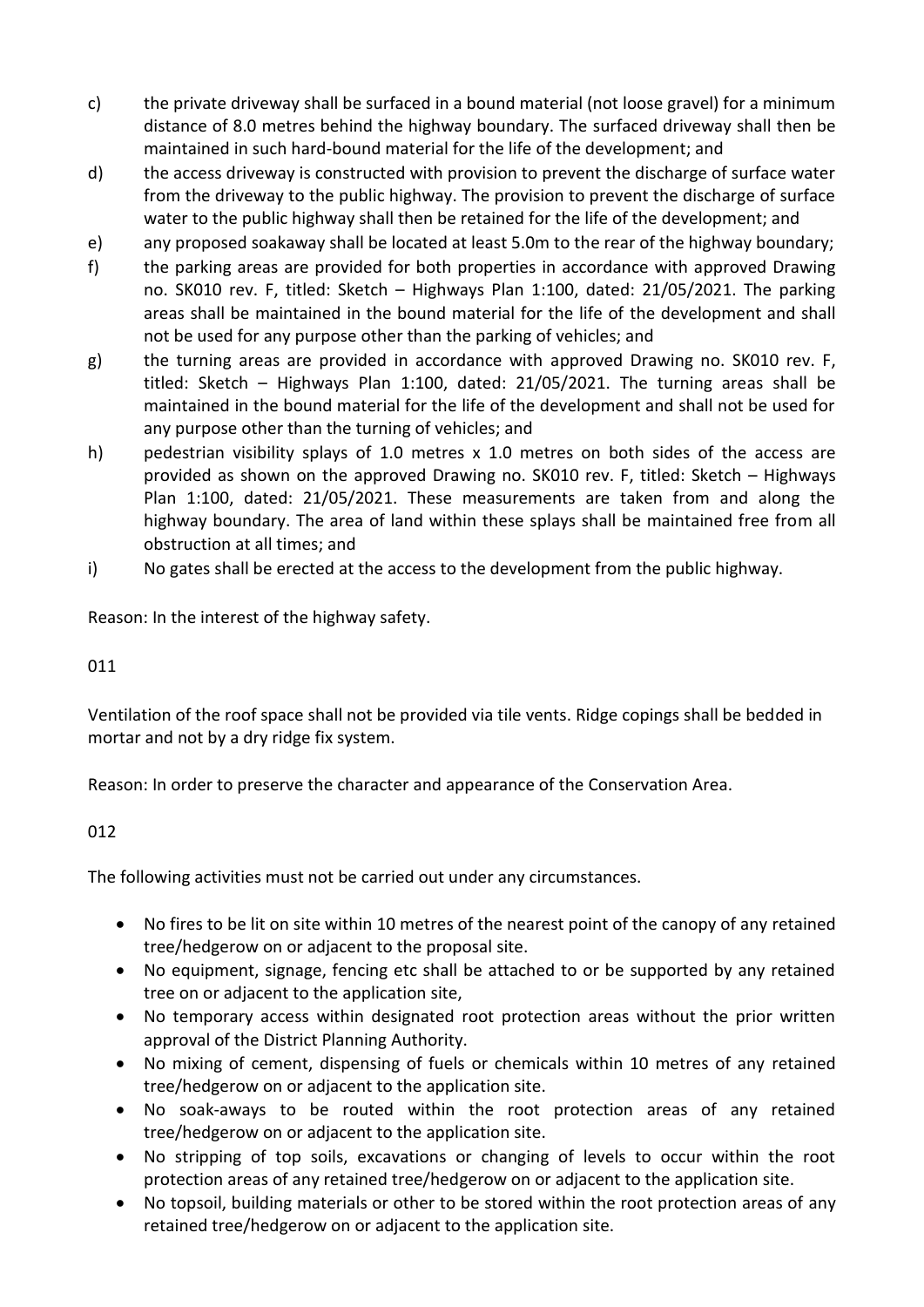No alterations or variations of the approved works or protection schemes shall be carried out without the prior written approval of the Local Planning Authority.

Reason: To ensure that existing trees and hedges to be retained are protected, in the interests of visual amenity and nature conservation.

# 013

Prior to first occupation of the development hereby approved full details of both hard and soft landscape works shall be submitted to and approved in writing by the Local Planning Authority and these works shall be carried out as approved. These details shall include:

- full details of every tree, shrub, hedge to be planted (including its proposed location, species, size and approximate date of planting) and details of tree planting pits including associated irrigation measures, tree staking and guards, and structural cells. The scheme shall be designed so as to enhance the nature conservation value of the site, including the use of locally native plant species and shall seek to replace the trees that would be lost to the development;
- proposed finished ground levels or contours;
- means of enclosure; and
- hard surfacing materials.

Reason: In the interests of visual amenity and biodiversity and in order to provide adequate compensation for the trees that will be removed to facilitate the development.

# 014

The approved soft landscaping shall be completed during the first planting season following the first occupation/use of the development, or such longer period as may be agreed in writing by the Local Planning Authority. Any trees/shrubs which, within a period of five years of being planted die, are removed or become seriously damaged or diseased shall be replaced in the next planting season with others of similar size and species. All tree, shrub and hedge planting shall be carried out in accordance with BS 3936 -1992 Part 1-Nursery Stock-Specifications for Trees and Shrubs and Part 4 1984-Specifications for Forestry Trees ; BS4043-1989 Transplanting Root-balled Trees; BS4428-1989 Code of Practice for General Landscape Operations. The approved hard landscaping scheme shall be completed prior to first occupation or use.

Reason: To ensure the work is carried out within a reasonable period and thereafter properly maintained, in the interests of visual amenity and biodiversity.

# 015

The first floor bathroom window opening on the west elevation shall be obscured glazed to level 3 or higher on the Pilkington scale of privacy or equivalent and shall be non-opening up to a minimum height of 1.7m above the internal floor level of the room in which it is installed. This specification shall be complied with before the development is occupied and thereafter be retained for the lifetime of the development.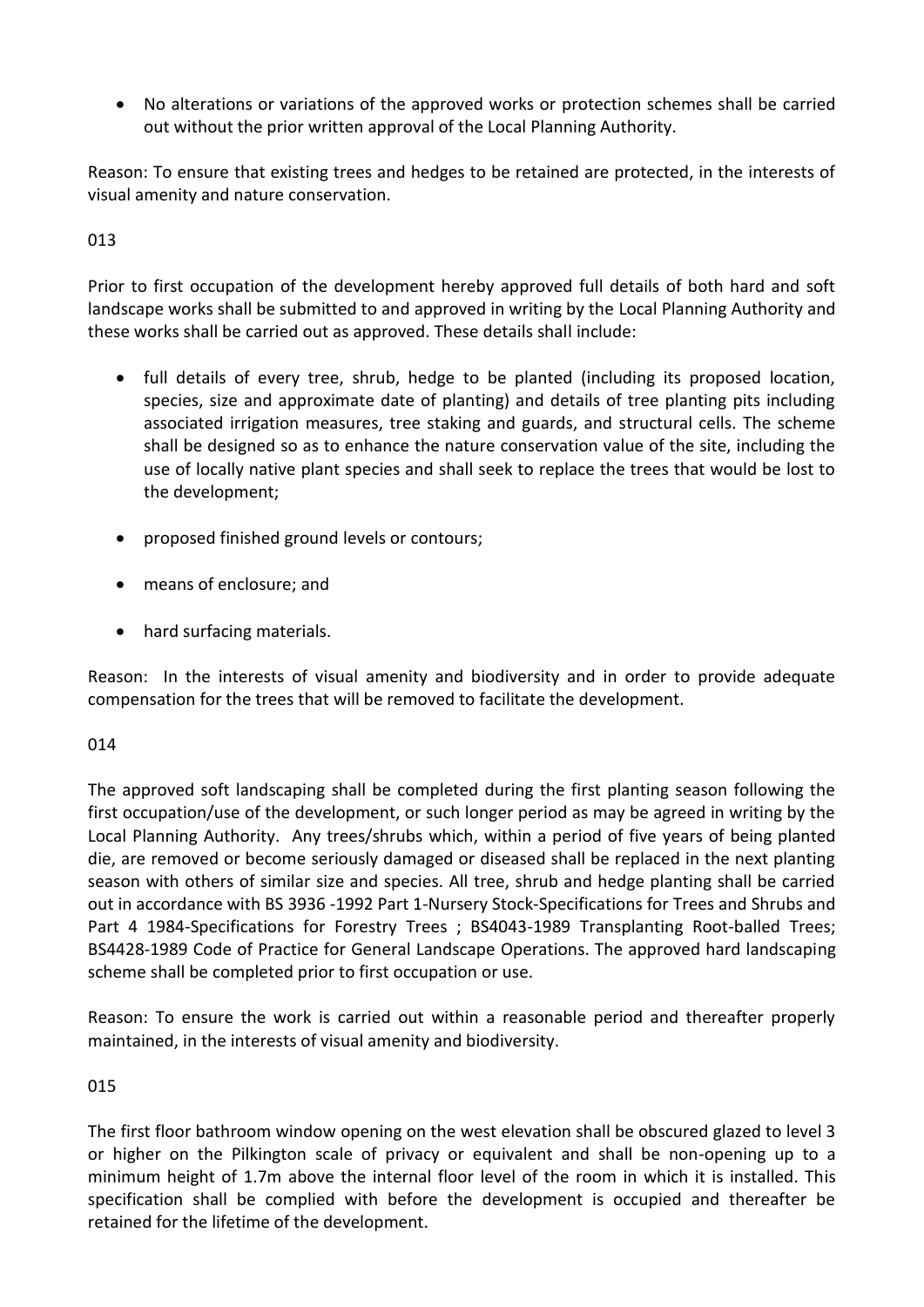Reason: To safeguard against overlooking and loss of privacy in the interests of amenity of occupiers of neighbouring properties

016

Notwithstanding the provisions of the Town and Country Planning (General Permitted Development) (England) Order 2015 (and any order revoking, re-enacting or modifying that Order), other than development expressly authorised by this permission, there shall be no development under Schedule 2, Part 1 of the Order in respect of:

Class A: The enlargement, improvement or other alteration of a dwellinghouse.

Class B: The enlargement of a dwellinghouse consisting of an addition or alteration to its roof.

Class C: Any other alteration to the roof of a dwellinghouse.

Class G: Chimneys, flues etc on a dwellinghouse.

Reason: To ensure that the local planning authority retains control over the specified classes of development normally permitted under the Town and Country Planning (General Permitted Development) (England) Order 2015 or any amending legislation) in the interests of residential and visual amenity.

## 017

The development hereby permitted shall not be carried out except in accordance with the following approved plans, reference

Proposed Site Plan, drawing no. 02F Proposed Elevations, drawing no. 03E Proposed Street Elevation, drawing no. 05F Plans, drawing no. 04D Proposed Workshop and Garage Elevations and Plans, drawing no. 07C Site Location Plan, drawing no. 06 Highways Plan 1, SK010F Highways Splay Diagram, SK011C Highways File Note, by AJA ltd Proposed Cross Section 3842\_08 (received 13.05.2021)

Reason: So as to define this permission.

Notes to Applicant

01

The applicant's attention is drawn to those conditions on the decision notice, which should be discharged before the development is commenced. It should be noted that if they are not appropriately dealt with the development may be unauthorised.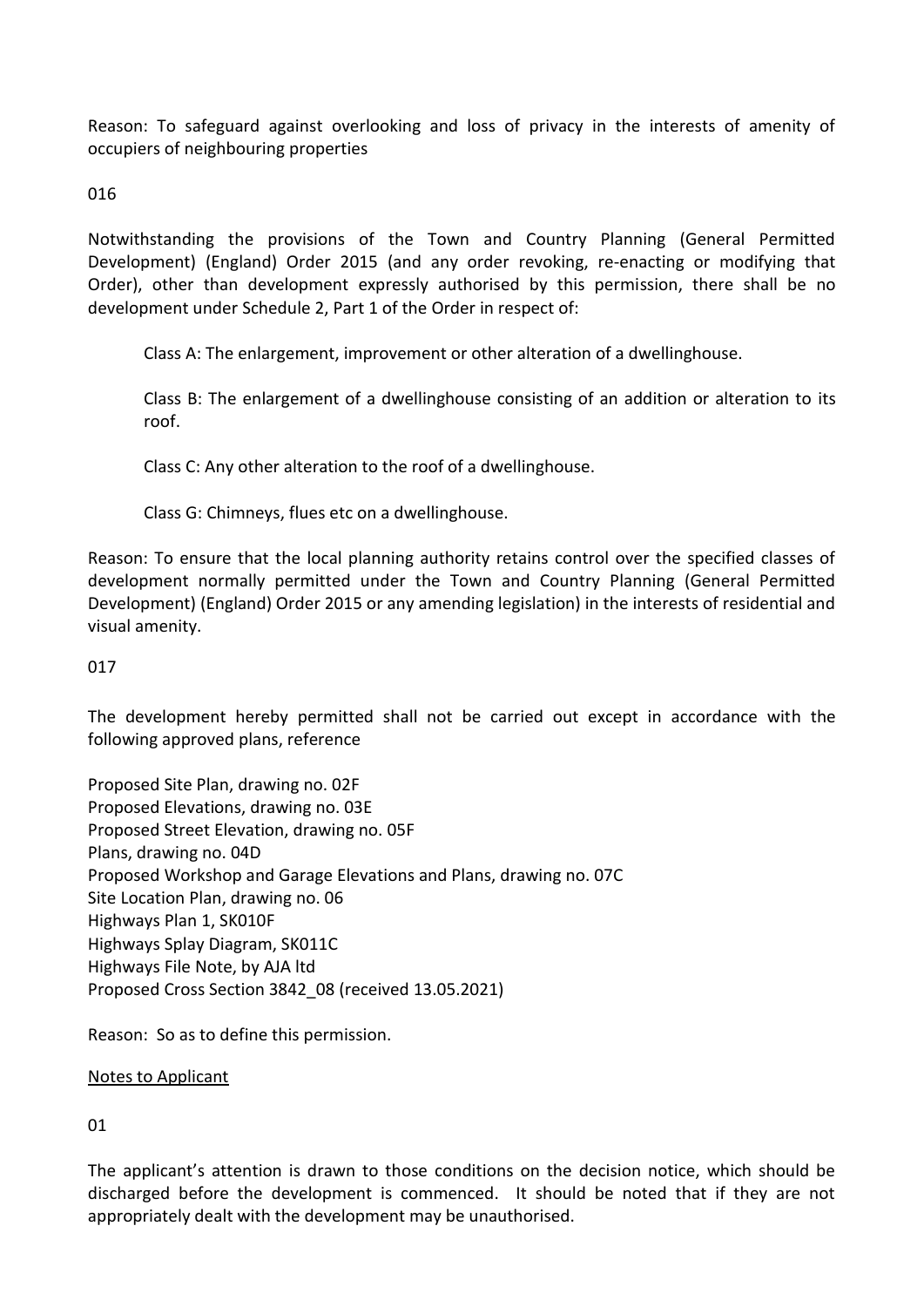# 02

All bat species are protected by the Wildlife and Countryside Act 1981 (as amended) and the Conservation (Natural Habitats, &c.) Regulations 1994. This legislation makes it illegal to intentionally or recklessly kill, injure or disturb any bat, or destroy their breeding places. If bats are disturbed during the proposed works, the legislation requires that work must be suspended and Natural England notified so that appropriate advice can be given to prevent the bats being harmed. Natural England can be contacted at the following address: Apex Court, City Link, Nottingham, NG2 4LA (tel: 0300 060 3900).

# 03

The application as submitted is acceptable. In granting permission without unnecessary delay the District Planning Authority is implicitly working positively and proactively with the applicant. This is fully in accordance with Town and Country Planning (Development Management Procedure) (England) Order 2015 (as amended).

04

Traffic Regulation Orders:

The proposed off-site highway works referred to in condition 3 require a Traffic Regulation Order before the development commences to provide safe access. The developer should note that the Order can be made on behalf of the developer by Nottinghamshire County Council at the expense of the developer. This is a separate legal process and the Applicant should contact Helen North, Improvement Manager

e-mail: [helen.north@viaem.co.uk](mailto:helen.north@viaem.co.uk)

Access and footway widening:

The development makes it necessary to widen a vehicular access over a verge of the public highway. These works shall be constructed to the satisfaction of the Highway Authority. You are, therefore, required to contact the County Council's Agent, Via East Midlands to arrange for these works to be carried out.

Email: licences@viaem.co.uk Tel. 0300 500 8080 and further information at:

<https://www.nottinghamshire.gov.uk/transport/licences-permits/temporary-activities>

Building Works shall not project over the highway:

No part of the proposed building/wall or its foundations, fixtures and fittings shall project forward of the highway boundary.

Prevention of Mud on the Highway:

It is an offence under S148 and S151 of the Highways Act 1980 to deposit mud on the public highway and as such you should undertake every effort to prevent it occurring.

05

The applicant is advised that all planning permissions granted on or after the 1st December 2011 may be subject to the Community Infrastructure Levy (CIL). Full details of CIL are available on the Council's website at www.newark-sherwooddc.gov.uk

The proposed development has been assessed and it is the Council's view that CIL IS PAYABLE on the development hereby approved as is detailed below. Full details about the CIL Charge including, amount and process for payment will be set out in the Regulation 65 Liability Notice which will be sent to you as soon as possible after this decision notice has been issued. If the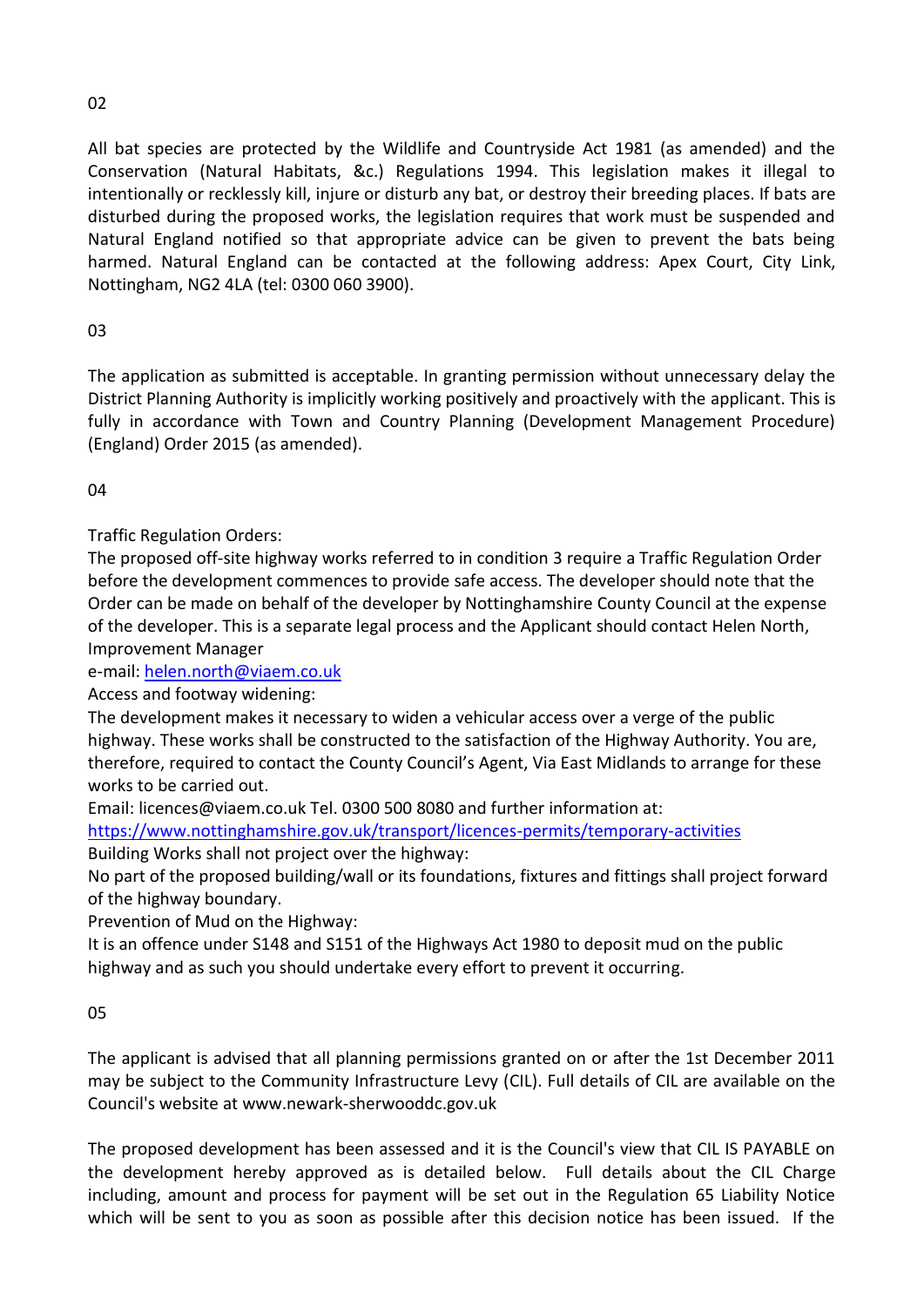development hereby approved is for a self-build dwelling, residential extension or residential annex you may be able to apply for relief from CIL. Further details about CIL are available on the Council's website: www.newark-sherwooddc.gov.uk/cil/ or from the Planning Portal: www.planningportal.gov.uk/planning/applications/howtoapply/whattosubmit/cil

## BACKGROUND PAPERS

Application case file.

For further information, please contact **Clare Walker** on ext 5834.

All submission documents relating to this planning application can be found on the following websit[e www.newark-sherwooddc.gov.uk.](http://www.newark-sherwooddc.gov.uk/)

**Lisa Hughes Business Manager – Planning Development**